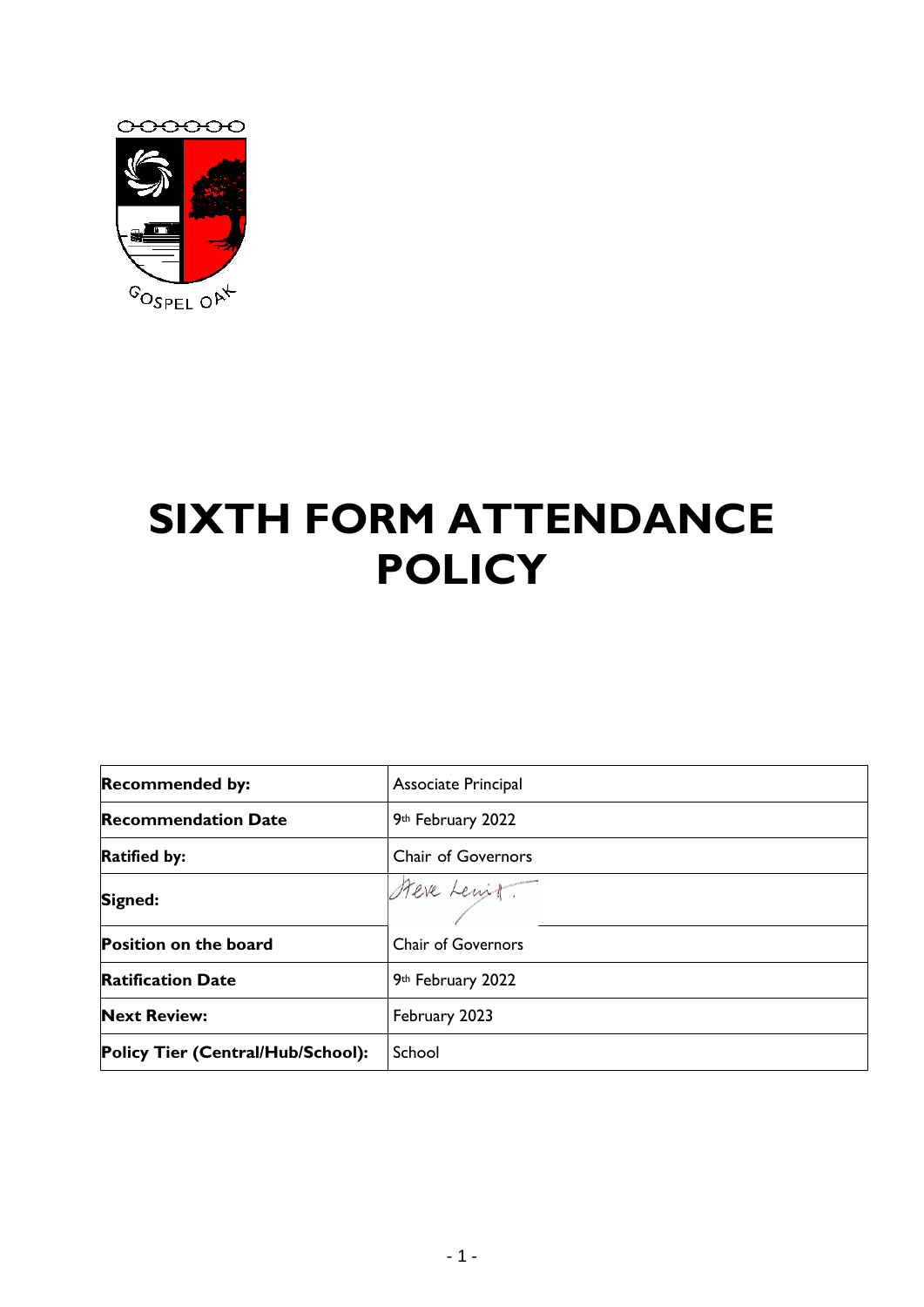Gospel Oak School takes attendance in the Sixth Form very seriously and we acknowledge that good school attendance plays an essential part in academic development for post 16 students.

All post 16 courses are intensive and students cannot afford to miss valuable teaching and study time.

As well as timetabled lessons students also have direct study periods on their timetables for assignment catch up, homework, personal development, online work experience and UCAS applications.

As students are granted the privilege of studying at home 'free periods', we would expect them to be committed to spending their time effectively, but this privilege may be withdrawn if a student is not meeting his/her work commitments. In such cases students will be scheduled to work within school and have extra directed study periods added to their timetable.

Sixth form students should strive to achieve consistently good attendance as poor attendance will affect academic attainment. Students should therefore aim for at least 95% attendance for the year. An exemplary record of attendance says a huge amount about the student as a person: that they are dedicated, well-motivated, organised and someone who takes their responsibilities seriously. Good attendance also plays an important part when applying to higher education establishments or employment.

The school will strive to provide a welcoming, caring environment, whereby each member of the school community feels wanted and secure. All school staff will work with students and their families to ensure each student attends school regularly and punctually.

The school will establish an effective system of incentives and rewards which acknowledges the efforts of students to improve their attendance and timekeeping and will challenge the behaviour of those pupils and parents who give low priority to attendance and punctuality. To meet these objectives, Gospel Oak School will establish an effective and efficientsystem of communication with students, parents and appropriate agencies to provide mutual information, advice and support.

#### **Whole-School Policy for School Attendance**

Gospel Oak School aims to:

- **.** Improve the overall percentage of students at school to above 95%
- **■** Make attendance and punctuality a priority for all those associated with the school including students, parents, teachers and Governors
- Develop a framework which defines agreed roles and responsibilities and promotes consistency in carrying out designated tasks
- **Provide support, advice and guidance to parents and students**
- Develop a systematic approach to gathering and analysing attendance-related data
- Further develop positive and consistent communication between home and school
- **.** Implement a system of rewards and sanctions
- Promote effective partnerships with external services and agencies
- **Recognise the needs and support of the individual student when planning reintegration** following significant periods of absence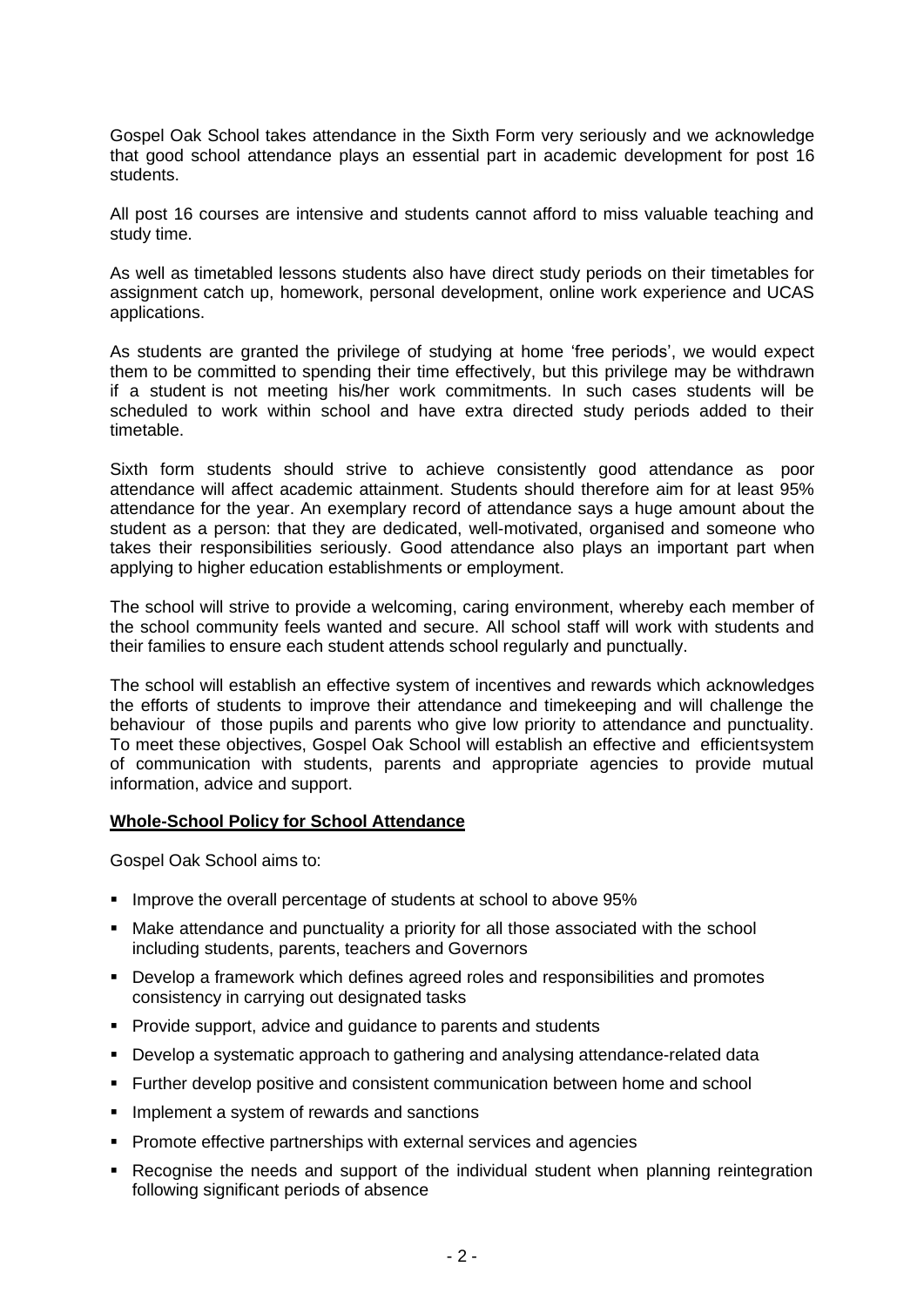# **Partnership**

# **What the school expects of students**

- Attend regularly, on time and ready to learn
- Attend registration, tutor time and directed study sessions
- To sign in if they arrive after registration time
- To tell a member of staff if there is any problem which may prevent them from attending school
- Make every effort to make dental/medical appointments outside of school hours
- Provide medical evidence of any appointments made inside school time

### **What the school expects of parents/carers**

- To fulfil their legal responsibility to ensure that their child attends school, on time and prepared for the day
- To contact school on the **first day** their child is absent for any reason and then on **all** subsequent days if the absence continues
- To not taking holidays in term time these cannot be authorised
- To speak to relevant members of staff if they know of any problem which may prevent their child from attending school
- To provide evidence to support absence such as an appointment card/letter, a copy of a prescription slip with name and date visible or medication packaging with name and date visible. Alternatively if none of the above are available a note, signed by the parent/carer, school explaining the reason for absence.

#### **What parents/carers and pupils can expect from school**

- A Sixth form education that is dependent upon regular attendance at school
- **Promotion of good attendance and punctuality at school, and regular encouragement and** rewards
- **Efficient and accurate recording and monitoring of absence**
- **Prompt action when a problem has been identified**
- Regular communication with students and parents/carers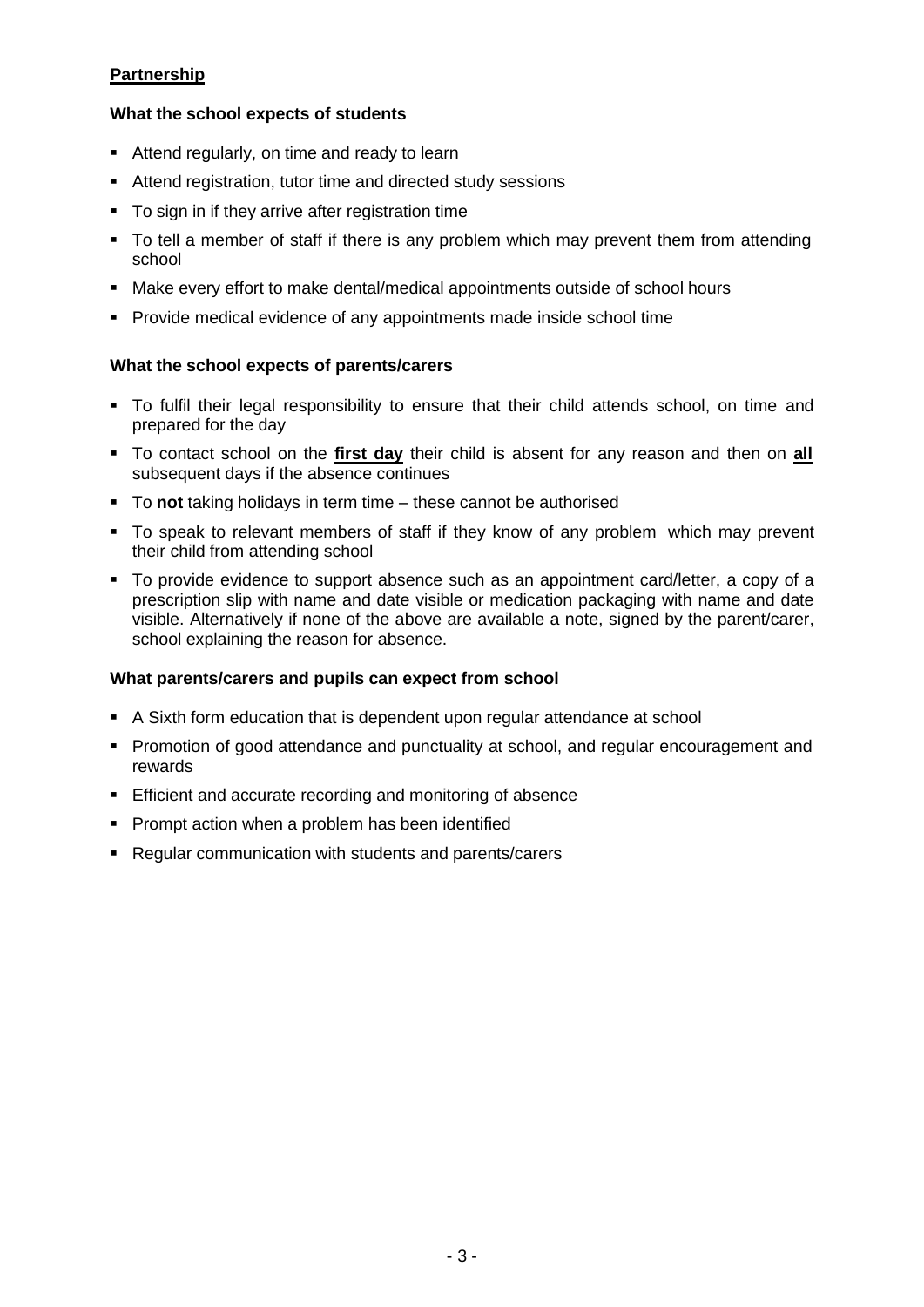# **Absences**

Acceptable reasons for being absent from school, set by the Department for Education:

- The student is too ill to leave the house
- The student has a hospital appointment evidence required for authorised absence
- The student has toothache and has an emergency appointment
- A day of religious observance by the religious body to which the pupil's parent/carer belongs
- The student is prevented from attending by an unavoidable cause
- There is a close family bereavement
- **.** Interviews for courses/employment that will begin after the end of their time in Sixth Form. Students should not miss lessons to attend interviews, shifts and inductions for part-time work
- University and Employer Open Days students may attend no more than two of these events in an academic year
- Work experience requests for term-time leave for essential work experience (e.g. medicine, law) will be dealt with on a case-by-case basis. These requests should be submitted at least a month in advance (Online work experience should be carried out in Directed Study time on site.)

Unacceptable reasons for keeping a child away from school are:

- To mind the house
- To look after siblings
- To go shopping
- To celebrate a birthday
- Sleeping in
- One child is ill, so all are kept off school
- Minor ailments such as a tummy ache or headache
- Because it is the end of the week or term
- Driving lessons
- Adverse weather conditions
- **E** House maintenance appointments
- Deliveries

If a student is absent from school longer than a period of 5 days due to illness parents/carers will be asked to provide medical evidence to support the student's absence.

Leave of absence may not be given to enable a pupil to undertake employment during school hours unless it is to engage in work experience arranged through school.

#### **Signing In and Out**

It is a legal requirement that we know who is in the school building at all times.

Students must make sure that they sign in each time they are late to school then sign out each time they leave the building throughout the day.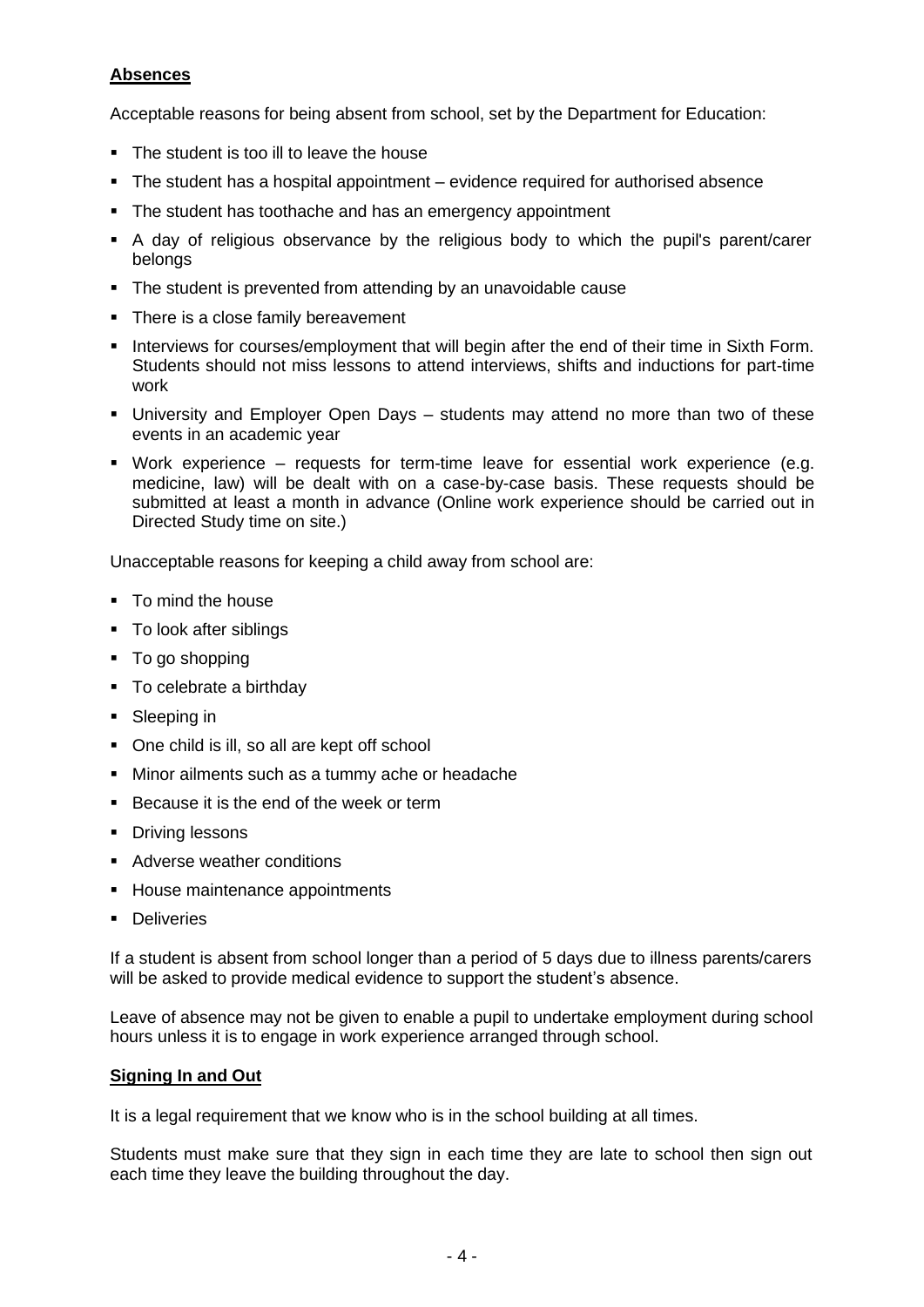#### **In-school procedures**

We are keen to identify attendance concerns at the earliest opportunity to give parents/carers, students and the school the ability to intervene early and prevent further decline. We will do this by following the procedures outlined below;

#### **Unexplained absence process**

If a student is absent from school and we have received no communication from parent/carer the Head of Year will make contact on the morning/1<sup>st</sup> session missed of students' absence requesting a reason and return date.

An sms/email detailing any unexplained absences will be sent to the parent/carer if no communication has been received. A reply is requested stating the reason for the students' absence to enable attendance records to be updated; if no reply is received, this will be recorded as an unauthorised absence.

#### **Persistently Absent process**

A **warning letter** will be sent home to parents/carers when attendance drops below 95%.

This early notification is intended to share our concerns with you and give you the opportunity to intervene/contact the school so that early support/intervention can be put in to place, if needed.

#### **STAGE 1 – Attendance officer/Tutor PA Report**

#### Attendance below 90%

- Should attendance decline to 90% or below students will be issued with Persistently Absent report by their tutors, this will be detailed weekly to closely monitor students attendance
- Tutors will discuss any issues/barriers that are impacting your child's attendance to school.
- A letter will be sent to parents/carers informing you of your child's attendance.

*Attendance will be monitored closely for 7 weeks.*

#### **STAGE 2 – Head of Year intervention**

#### Continued poor attendance

- A letter will be sent to the parents/carers of the student informing them of the situation and inviting them into school for a meeting with the Head of Year where we will address the main issues and agree targets and support actions to help improve your child's attendance.
- An Attendance Agreement will be issued and action points put into place that are agreed by the Head of Year and the student.

*We will monitor and review your child's attendance over the following weeks to identify any significant improvement in their attendance. If this has been achieved, then no further intervention/action will be taken at this stage. Should attendance not improve, or decline further we will implement the next step, as agreed at the previous Attendance meeting.*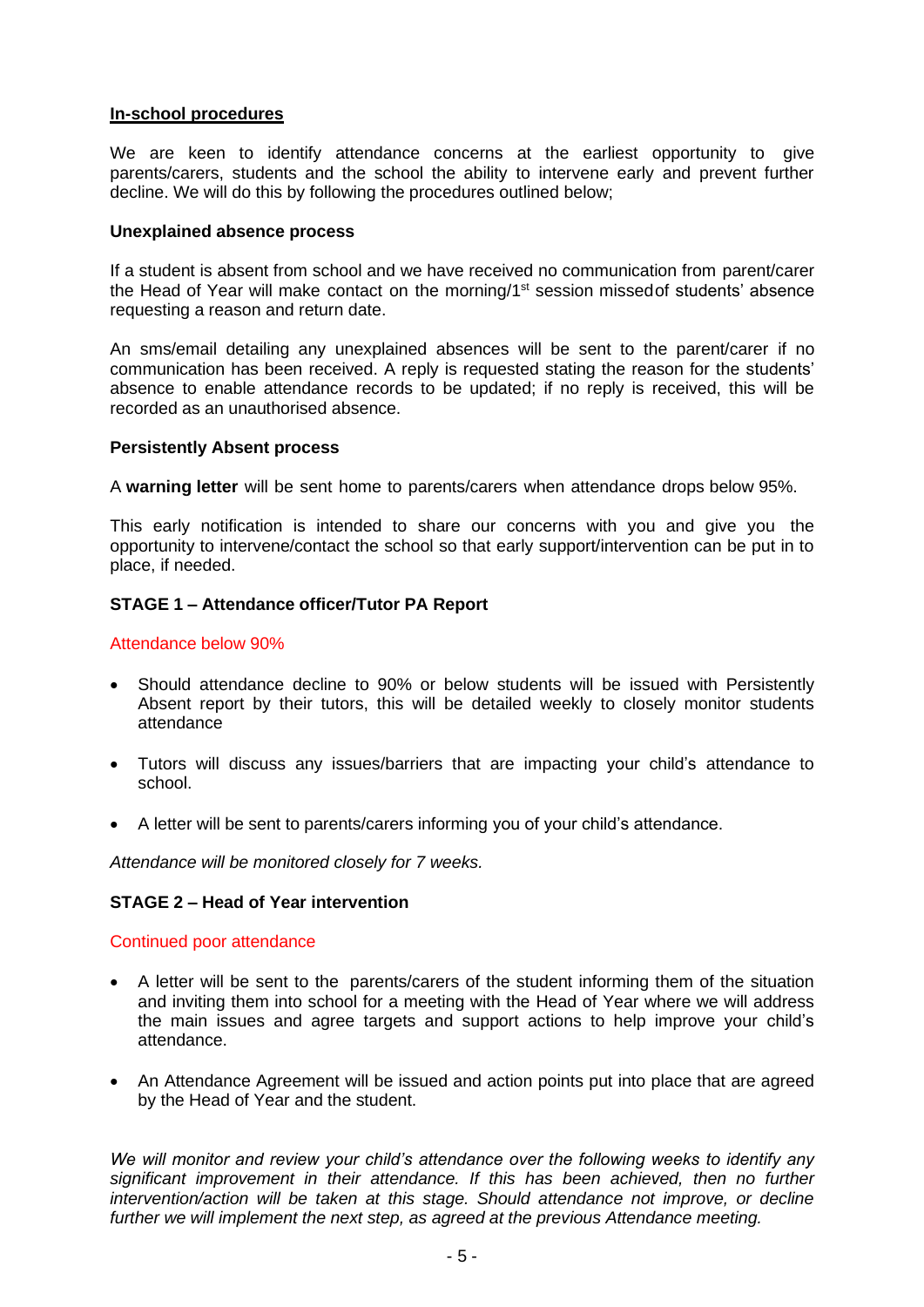# **STAGE 3 – Head of Sixth Form Intervention**

#### Failure to meet the requirements set by the attendance agreement

- A letter will be sent to the parents/carers of the student informing them of the situation and inviting them to a meeting.
- The student will be asked to meet with the Head of Sixth Form with parents/carers. The Attendance Officer and Year Team may also be invited.
- A written warning will be issued if appropriate.

#### **STAGE 4 – Senior Leadership/Head Teacher Intervention**

Continued failure to meet requirements of attendance agreement

- Possible request to leave Sixth Form if student is persistently absent from school and refuses to engage in intervention procedures.
- Appropriate disciplinary proceedings will be decided by the Head Teacher.
- The parents/carers of the student will be involved in the process.

#### **Holidays**

**Government legislation does not permit parents/carers to take their child/ren out of school during term time** as this can have a detrimental effect on their academic progress.

Holidays **will not be authorised** in school time parents/carers wishing to apply for exceptional circumstances need to complete an *Absence Request* form at least 20 school days prior to the absence and give to your child's Head of Year. Upon receipt of a *Absence Request* a decision will be made, (the Head of Sixth Form decision is final), and parents/carers will be notified either in writing/or verbally of our decision, course of action and how the absence will be recorded on our system. If this request is not agreed the absence will be recorded as unauthorised and you may receive a Holiday Penalty Notice (fine) from the Local Authority.

A copy of this form can be downloaded on the Gospel Oak School website, in the Policy section, under Attendance or by contacting the Sixth Form Head of Year Miss Bradnick.